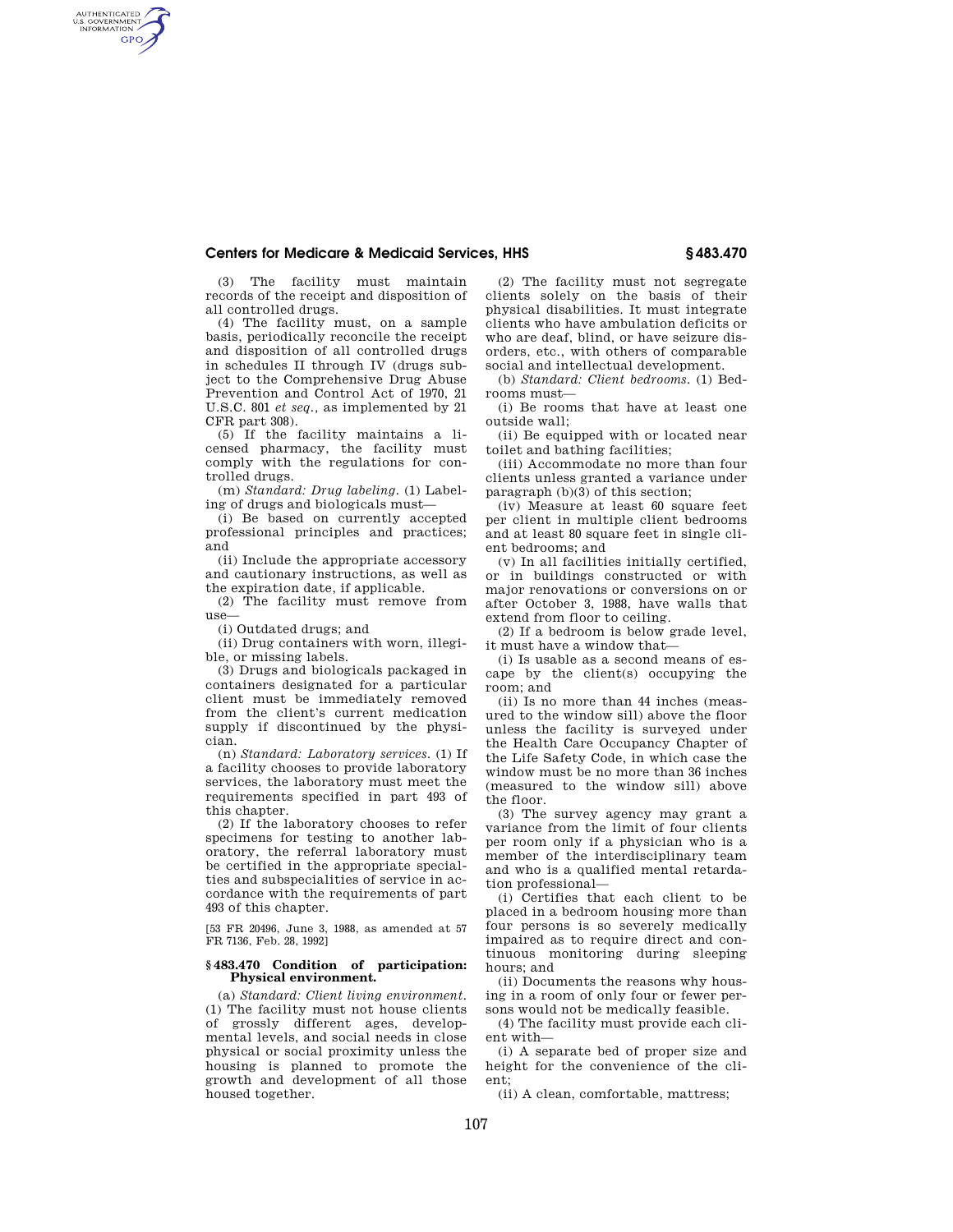(iii) Bedding appropriate to the weather and climate; and

(iv) Functional furniture appropriate to the client's needs, and individual closet space in the client's bedroom with clothes racks and shelves accessible to the client.

(c) *Standard: Storage space in bedroom.*  The facility must provide—

(1) Space and equipment for daily out-of-bed activity for all clients who are not yet mobile, except those who have a short-term illness or those few clients for whom out-of-bed activity is a threat to health and safety; and

(2) Suitable storage space, accessible to clients, for personal possessions, such as TVs, radios, prosthetic equipment and clothing.

(d) *Standard: Client bathrooms.* The facility must—

(1) Provide toilet and bathing facilities appropriate in number, size, and design to meet the needs of the clients;

(2) Provide for individual privacy in toilets, bathtubs, and showers; and

(3) In areas of the facility where clients who have not been trained to regulate water temperature are exposed to hot water, ensure that the temperature of the water does not exceed 110 °Fahrenheit.

(e) *Standard: Heating and ventilation.*  (1) Each client bedroom in the facility must have—

(i) At least one window to the outside; and

(ii) Direct outside ventilation by means of windows, air conditioning, or mechanical ventilation.

(2) The facility must—

(i) Maintain the temperature and humidity within a normal comfort range by heating, air conditioning or other means; and

(ii) Ensure that the heating apparatus does not constitute a burn or smoke hazard to clients.

(f) *Standard: Floors.* The facility must have—

(1) Floors that have a resilient, nonabrasive, and slip-resistant surface;

(2) Nonabrasive carpeting, if the area used by clients is carpeted and serves clients who lie on the floor or ambulate with parts of their bodies, other than feet, touching the floor; and

(3) Exposed floor surfaces and floor coverings that promote mobility in areas used by clients, and promote maintenance of sanitary conditions.

(g) *Standard: Space and equipment.*  The facility must—

(1) Provide sufficient space and equipment in dining, living, health services, recreation, and program areas (including adequately equipped and sound treated areas for hearing and other evaluations if they are conducted in the facility) to enable staff to provide clients with needed services as required by this subpart and as identified in each client's individual program plan.

(2) Furnish, maintain in good repair, and teach clients to use and to make informed choices about the use of dentures, eyeglasses, hearing and other communications aids, braces, and other devices identified by the interdisciplinary team as needed by the client.

(3) Provide adequate clean linen and dirty linen storage areas.

(h) *Standard: Emergency plan and procedures.* (1) The facility must develop and implement detailed written plans and procedures to meet all potential emergencies and disasters such as fire, severe weather, and missing clients.

(2) The facility must communicate, periodically review, make the plan available, and provide training to the staff.

(i) *Standard: Evacuation drills.* (1) The facility must hold evacuation drills at least quarterly for each shift of personnel and under varied conditions to—

(i) Ensure that all personnel on all shifts are trained to perform assigned tasks;

(ii) Ensure that all personnel on all shifts are familiar with the use of the facility's fire protection features; and

(iii) Evaluate the effectiveness of emergency and disaster plans and procedures.

(2) The facility must—

(i) Actually evacuate clients during at least one drill each year on each shift;

(ii) Make special provisions for the evacuation of clients with physical disabilities;

(iii) File a report and evaluation on each evacuation drill;

(iv) Investigate all problems with evacuation drills, including accidents, and take corrective action; and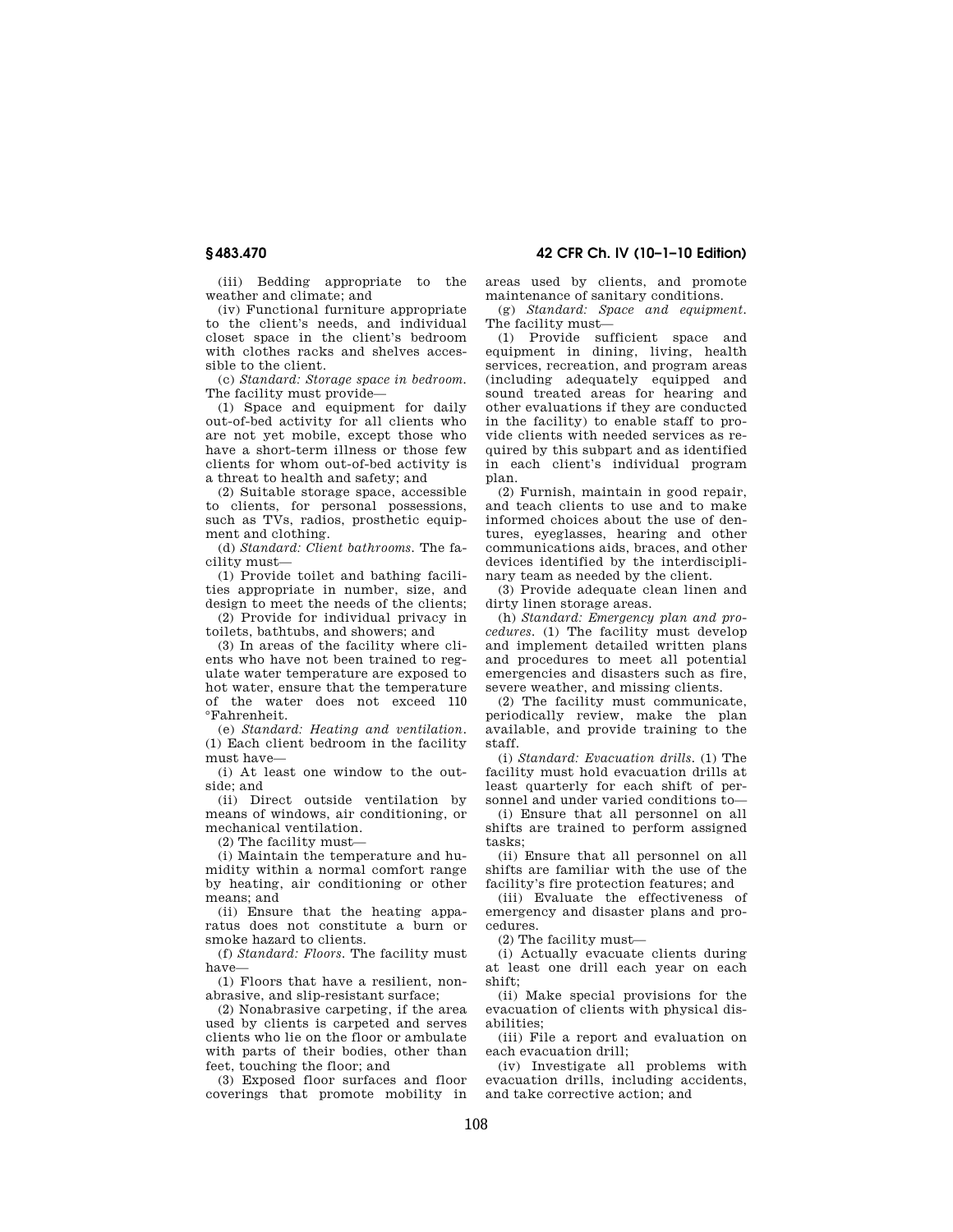# **Centers for Medicare & Medicaid Services, HHS § 483.470**

(v) During fire drills, clients may be evacuated to a safe area in facilities certified under the Health Care Occupancies Chapter of the Life Safety Code.

(3) Facilities must meet the requirements of paragraphs  $(i)(1)$  and  $(2)$  of this section for any live-in and relief staff they utilize.

(j) *Standard: Fire protection*—(1) *General.* Except as otherwise provided in this section—

(i) The facility must meet the applicable provisions of either the Health Care Occupancies Chapters or the Residential Board and Care Occupancies Chapter of the 2000 edition of the Life Safety Code of the National Fire Protection Association. The Director of the Office of the Federal Register has approved the NFPA 101 ® 2000 edition of the Life Safety Code, issued January 14, 2000, for incorporation by reference in accordance with 5 U.S.C. 552(a) and 1 CFR part 51. A copy of the Code is available for inspection at the CMS Information Resource Center, 7500 Security Boulevard, Baltimore, MD or at the National Archives and Records Administration (NARA). For information on the availability of this material at NARA, call 202–741–6030, or go to: *http:// www.archives.gov/federal*l*register/* 

*code*l*of*l*federal*l*regulations/* 

*ibr locations.html.* Copies may be obtained from the National Fire Protection Association, 1 Batterymarch Park, Quincy, MA 02269. If any changes in this edition of the Code are incorporated by reference, CMS will publish notice in the FEDERAL REGISTER to announce the changes.

(ii) Chapter 19.3.6.3.2, exception number 2 of the adopted LSC does not apply to a facility.

(2) The State survey agency may apply a single chapter of the LSC to the entire facility or may apply different chapters to different buildings or parts of buildings as permitted by the LSC.

(3) A facility that meets the LSC definition of a residential board and care occupancy must have its evacuation capability evaluated in accordance with the Evacuation Difficulty Index of the Fire Safety Evaluation System for Board and Care facilities (FSES/BC).

(4) If CMS finds that the State has a fire and safety code imposed by State law that adequately protects a facility's clients, CMS may allow the State survey agency to apply the State's fire and safety code instead of the LSC.

(5) Beginning March 13, 2006, a facility must be in compliance with Chapter 19.2.9, Emergency Lighting.

(6) Beginning March 13, 2006, Chapter 19.3.6.3.2, exception number 2 does not apply to a facility.

(7) *Facilities that meet the LSC definition of a health care occupancy.* (i) After consideration of State survey agency recommendations, CMS may waive, for appropriate periods, specific provisions of the Life Safety Code if the following requirements are met:

(A) The waiver would not adversely affect the health and safety of the clients.

(B) Rigid application of specific provisions would result in an unreasonable hardship for the facility.

(ii) Notwithstanding any provisions of the 2000 edition of the Life Safety Code to the contrary, a facility may install alcohol-based hand rub dispensers if—

(A) Use of alcohol-based hand rub dispensers does not conflict with any State or local codes that prohibit or otherwise restrict the placement of alcohol-based hand rub dispensers in health care facilities;

(B) The dispensers are installed in a manner that minimizes leaks and spills that could lead to falls;

(C) The dispensers are installed in a manner that adequately protects against inappropriate access;

(D) The dispensers are installed in accordance with chapter 18.3.2.7 or chapter 19.3.2.7 of the 2000 edition of the Life Safety Code, as amended by NFPA Temporary Interim Amendment 00– 1(101), issued by the Standards Council of the National Fire Protection Association on April 15, 2004. The Director of the Office of the Federal Register has approved NFPA Temporary Interim Amendment 00–1(101) for incorporation by reference in accordance with 5 U.S.C. 552(a) and 1 CFR part 51. A copy of the amendment is available for inspection at the CMS Information Resource Center, 7500 Security Boulevard, Baltimore, MD and at the Office of the